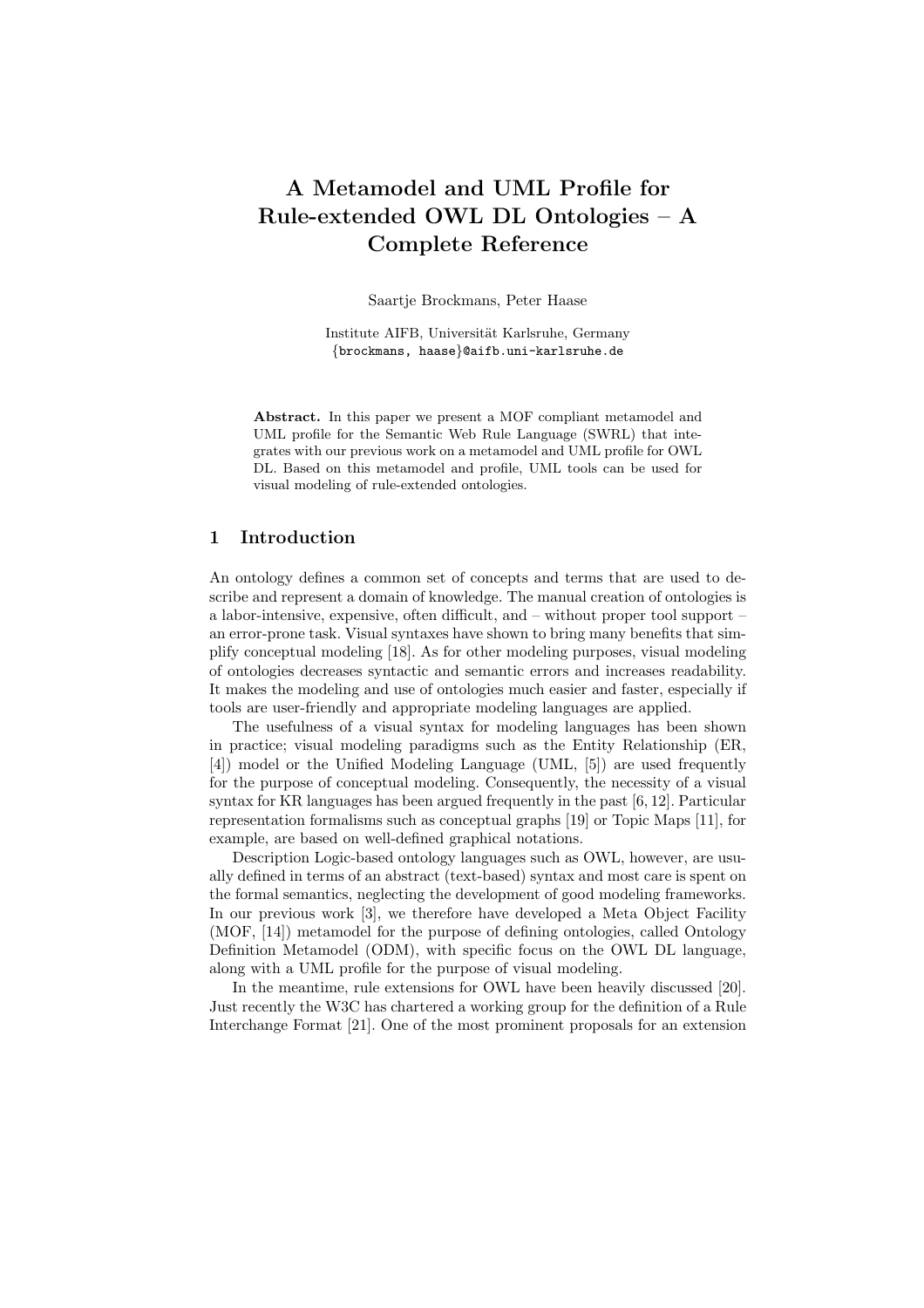of OWL DL with rules is the Semantic Web Rule Language (SWRL, [9]). SWRL proposes to allow the use of Horn-like rules together with OWL axioms.

A high-level abstract syntax is provided that extends the OWL abstract syntax described in the OWL Semantics and Abstract Syntax document [17]. An extension of the OWL model-theoretic semantics provides a formal meaning for SWRL ontologies.

The definition of a visual notation for SWRL rules is currently missing. Therefore, this paper defines a metamodel and UML profile for SWRL that extends and complements our previous metamodel and UML profile for OWL DL. Our goal is to achieve an intuitive notation, both for users of UML and description logics as well as for rule-based systems. Naturally, the proposed metamodel has a one-to-one mapping to the abstract syntax of SWRL and OWL DL and thereby to their formal semantics.

The paper is organized as follows: Section 2 introduces the Meta Object Facility (MOF) and our previous work on an OWL DL metamodel along with its UML profile. Section 3 presents our extensions of the ODM towards SWRL rules. Section 4 introduces a UML Profile for the modeling of rules and explains the major design choices made in order to make the notation readable and intuitive both for users with UML background and for users with a background in OWL and rule-based systems. In Section 5 we discuss related work. We conclude in Section 6 by summarizing our work and discussing future research.

# 2 An Ontology Definition Metamodel of OWL within the MOF Framework

This section introduces the essential ideas of the Meta Object Facility (MOF) and shows how the Ontology Definition Metamodel (ODM) and the UML Ontology Profile (UOP) fit into this more general picture. The need for a dedicated visual ontology modeling language stems from the observation that an ontology cannot be sufficiently represented in UML [8]. The two representations share a set of core functionalities such as the ability to define classes, class relationships, and relationship cardinalities. But despite this overlap, there are many features which can only be expressed in OWL, and others which can only be expressed in UML. Examples for this disjointness are transitive and symmetric properties in OWL or methods in UML. For a full account of the conceptual differences we refer the reader to [10].

UML methodology, tools and technology, however, seem to be a feasible approach for supporting the development and maintenance of ontologies. The general idea of using MOF-based metamodels and UML profiles for this purpose is depicted in Figure 1 and explained in the following:

- 1. The ODM and the UOP are grounded in MOF, in that they are defined in terms of the MOF meta-metamodel, as explained in Section 2.1.
- 2. The UML profile defines a visual notation for OWL DL ontologies, based on the above mentioned metamodel. Furthermore, mappings in both directions between the metamodel and this profile are established.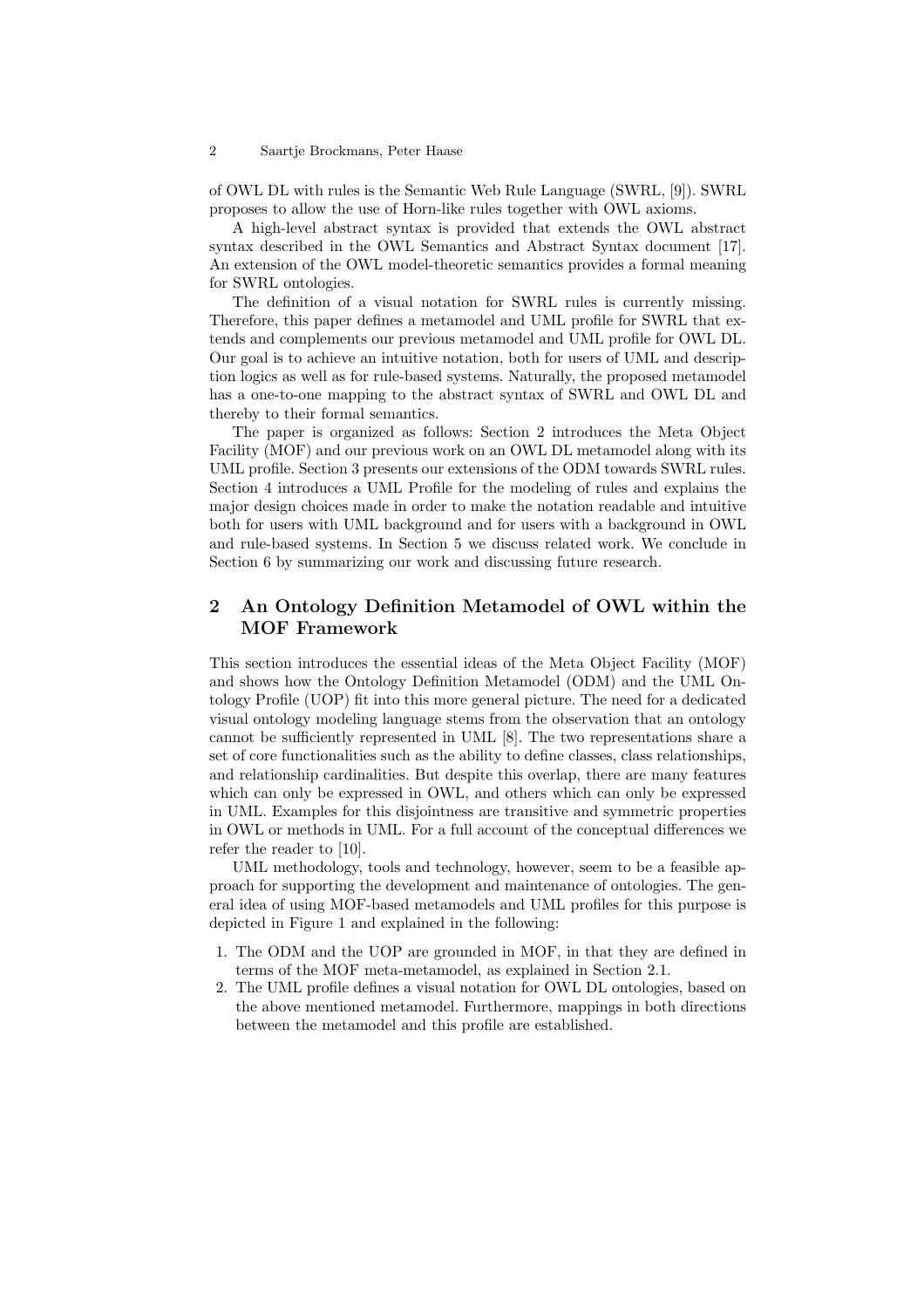3. Specific OWL DL ontologies instantiate the Ontology Definition Metamodel. The constructs of the OWL DL language have a direct correspondence with those of the ODM. Analogously, specific UML models instantiate the UML Ontology Profile. The translation between the UML models and OWL ontologies is based on the above mappings between the ODM and the UOP.



Fig. 1. An ontology to UML mapping allows existing tools to operate on compatible aspects of ontologies

### 2.1 Meta Object Facility

The Meta Object Facility (MOF) is an extensible model driven integration framework for defining, manipulating and integrating metadata and data in a platform independent manner. The goal is to provide a framework that supports any kind of metadata and that allows new kinds to be added as required. MOF plays a crucial role in the four-layer metadata architecture of the Object Management Group (OMG) shown in Figure 2. The bottom layer of this architecture encompasses the raw information to be described. For example, Figure 2 contains information about a wine called ElyseZinfandel and about the Napa region, where this wine grows. The model layer contains the definition of the required structures, e.g. in the example it contains the classes used for grouping information. Consequently, the classes wine and region are defined. If these are combined, they describe the model for the given domain. The metamodel defines the terms in which the model is expressed. In our example, we would state that models are expressed with classes and properties by instantiating the respective meta classes. Finally, the MOF constitutes the top layer, also called the meta-metamodel layer. Note that the top MOF layer is hard wired in the sense that it is fixed, while the other layers are flexible and allow to express various metamodels such as the UML metamodel or the ODM.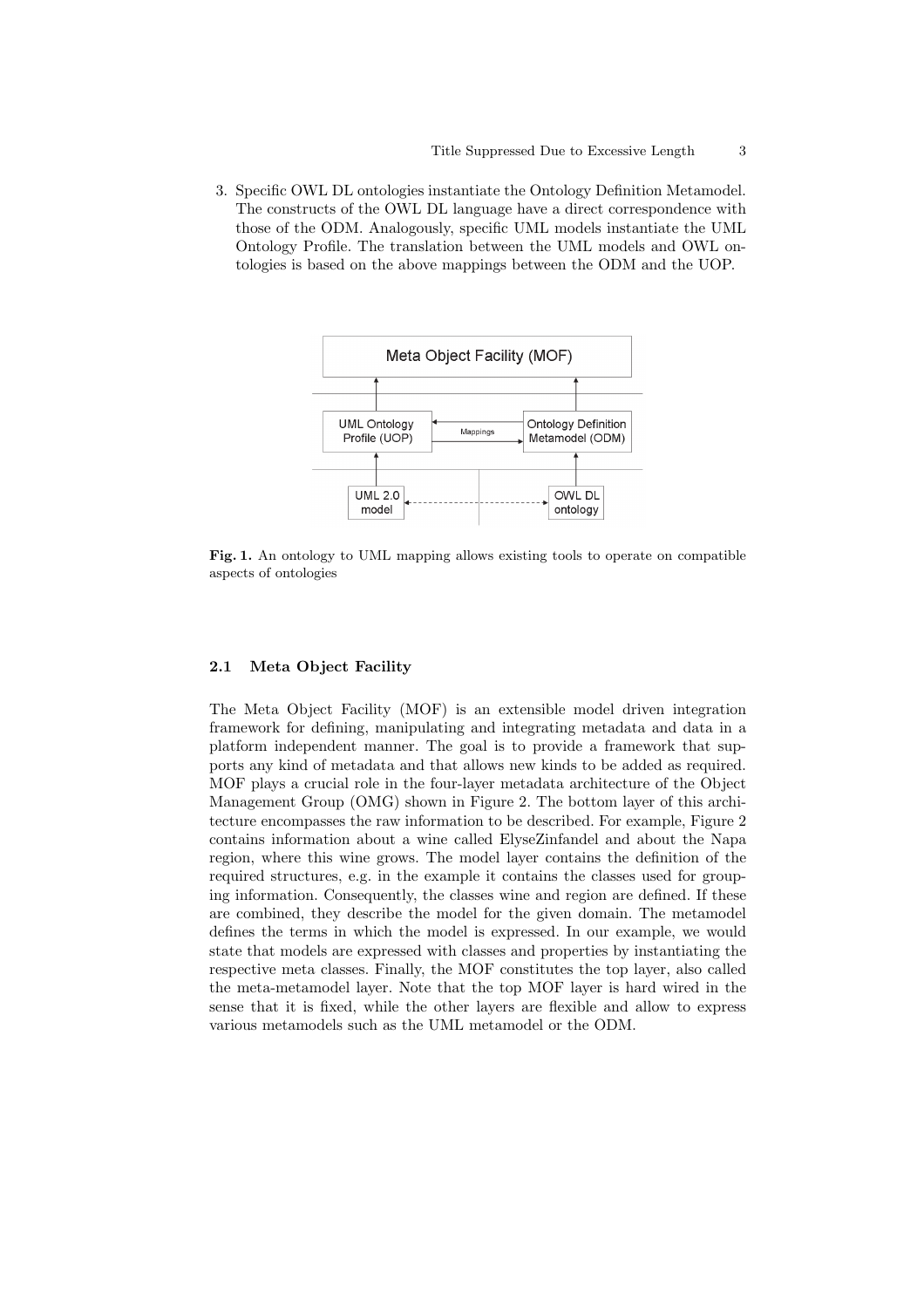

Fig. 2. OMG Four Layer Metadata Architecture

## 2.2 Ontology Definition Metamodel

The Ontology Definition Metamodel (ODM, [3]) defines a metamodel for ontologies. This metamodel is built on the MOF framework, which we explained in Section 2.1. We defined an Ontology Definition Metamodel for OWL DL using a notation which is accessible for users of UML as well as for OWL DL ontology engineers. A metamodel for a language that allows the definition of ontologies naturally follows from the modeling primitives offered by the ontology language. The proposed metamodel has a one-to-one mapping to the abstract syntax of OWL DL and thereby to the formal semantics of OWL. It primarily uses basic well-known concepts from UML2. Additionally, we augmented the metamodel with constraints specifying invariants that have to be fulfilled by all models that instantiate the metamodel. These constraints are expressed in the Object Constraint Language [23], a declarative language that provides constraint and object query expressions on object models that cannot otherwise be expressed by diagrammatic notation.

Figure 3 shows the main elements of the ODM. Every element of an ontology is a NamedElement and hence a member of an Ontology.

Properties, as shown in Figure 4, represent named binary associations in the modeled knowledge domain. OWL distinguishes two kinds of properties, socalled object properties and datatype properties. A common generalization of them is given by the abstract metaclass Property. Properties can be functional and their domain is always a class. Object properties may additionally be inverse functional, transitive, symmetric, or inverse to another property. Their range is a class, while the range of datatype properties are datatypes.

Users can relate properties by using two types of axioms: property subsumption (subPropertyOf) specifies that the extension of a property is a subset of the related property, while property equivalence (equivalentProperty) defines extensional equivalence.

Class descriptions are depicted in Figure 5. In contrast to UML, OWL DL does not only allow to define simple named classes. Instead, classes can be formed using a number of class constructors. One can conceptually distinguish the boolean combination of classes, class restrictions, and enumerated classes.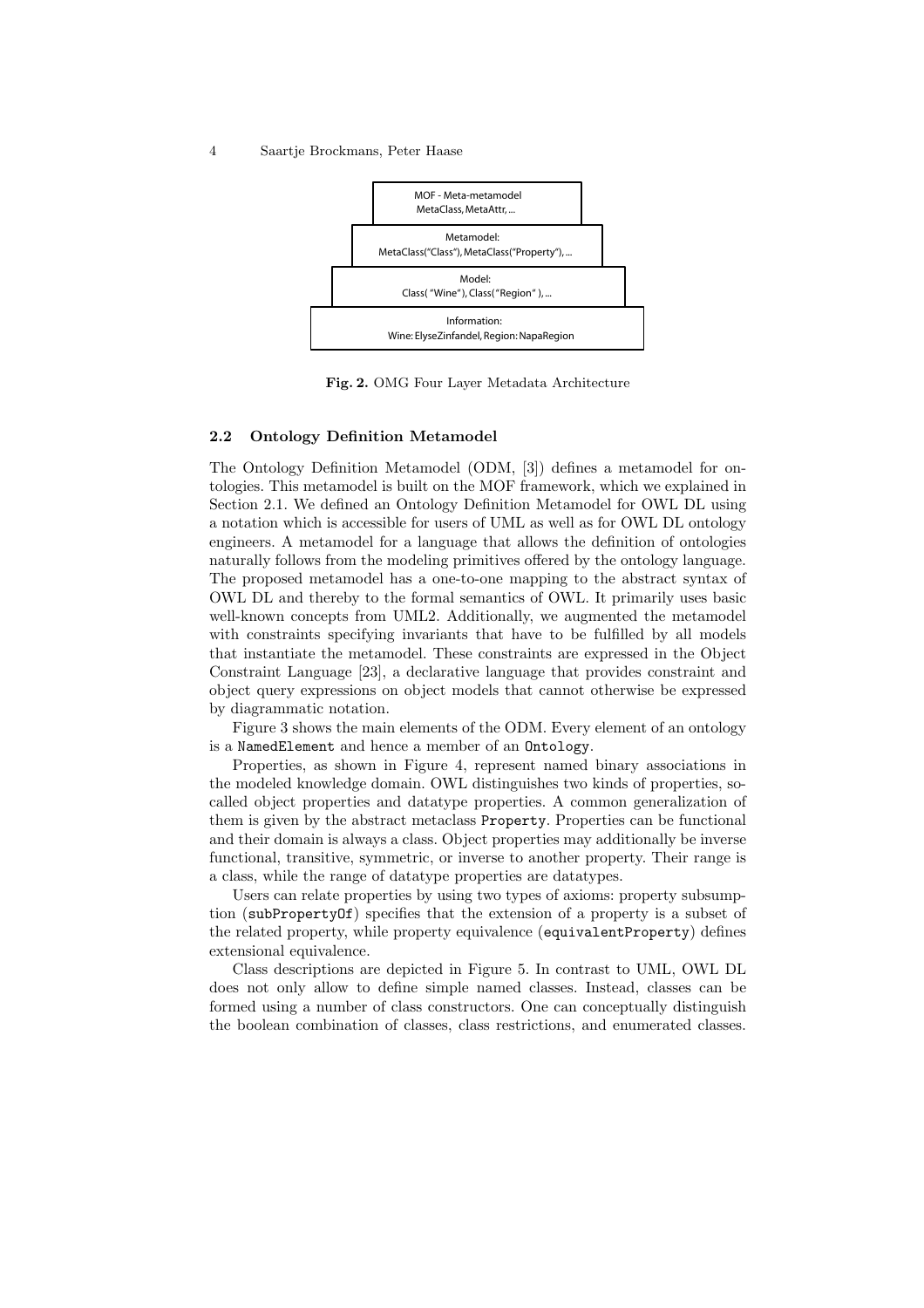

Fig. 3. Main Elements of the Ontology Definition Metamodel



Fig. 4. Properties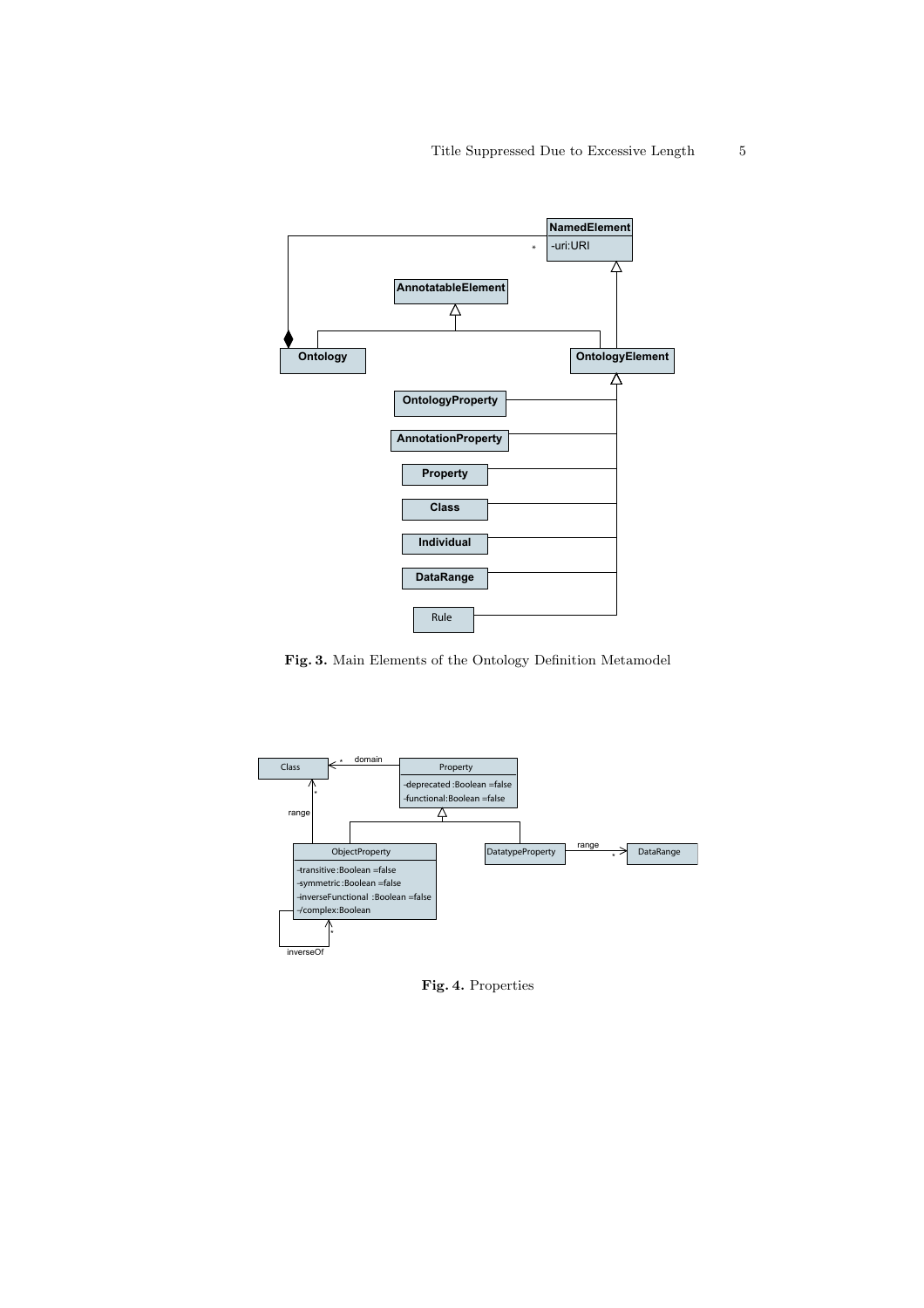

Fig. 5. Classes

EnumeratedClass is defined through a direct enumeration of named individuals. Boolean combinations of classes are provided through Complement, Intersection and Union.

OWL does not follow the clear conceptual separation between terminology (T-Box) and knowledge base (A-box) that is present in most description logics and in MOF, which distinguishes between model and information. The knowledge base elements (cf. Figure 6) are part of an ontology. An Individual is an instantiation of a Class and is the subject of a PropertyValue, which instantiates a Property. Naturally, an ObjectPropertyValue relates its subject with another Individual whilst a DatatypePropertyValue relates its subject with a DataValue, which is an instance of a DataType.



Fig. 6. Knowledge Base

Individuals can be related via three special axioms: The sameAs association allows users to state that two individuals (with different names) are equivalent. The differentFrom association specifies that two individuals are not the same. AllDifferent is a simpler notation for the pairwise difference of several individuals.

For a full specification of the OWL DL metamodel, we refer to [3].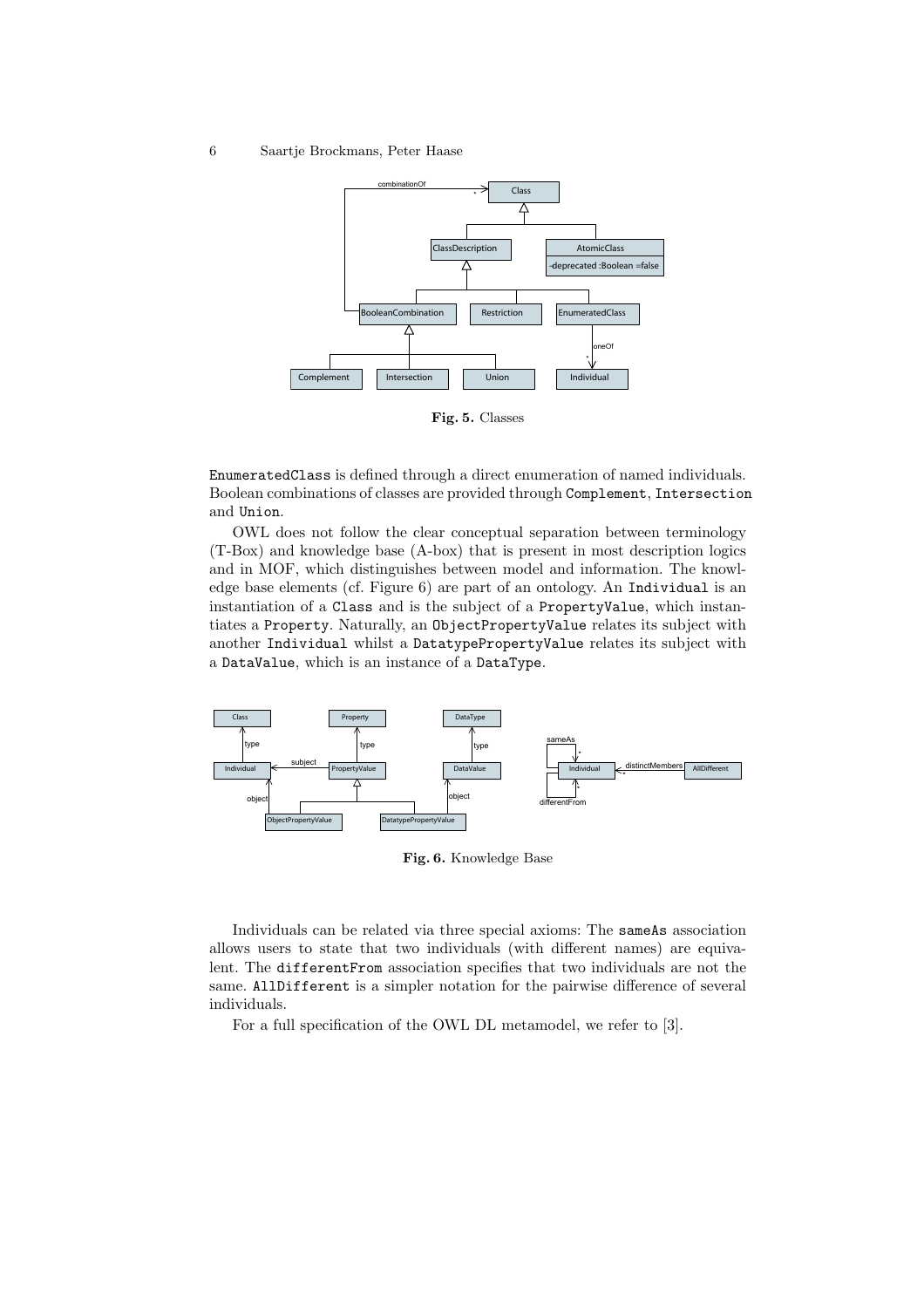#### 2.3 UML Ontology Profile

The UML ontology profile (UOP) describes a visual UML syntax for modeling ontologies. We provide a UML profile that is faithful to both UML2 and OWL DL, with a maximal reuse of UML2 features and OWL DL features. Since the UML profile mechanism supports a restricted form of metamodeling, our proposal contains a set of extensions and constraints to UML2. This tailors UML2 such that models instantiating the ODM can be defined. Our UML profile has a basic mapping, from OWL class to UML class, from OWL property to binary UML association, from OWL individual to UML object, and from OWL property filler to UML object association. Extensions to UML2 consist of custom UML stereotypes, which usually carry the name of the corresponding OWL DL language element, and dependencies. Figure 7 (left) shows an example of two classes Wine and WineGrape, visually depicted as UML classes, which are connected via the object property madeFromGrape, depicted as a UML association. Some extensions to UML2 are used in the example in Figure 7 (right), which shows that an enumerated class is connected to the enumerated individuals by dependencies. A stereotype denotes the enumerated class, whereas the UML notation for objects is used for individuals. Another example, depicted in Figure 8, shows an individual SelaksIceWine of the intersection between the classes LateHarvest and DessertWine.



Fig. 7. A fragment of the UML profile: The ObjectProperty and oneOf constructs

## 3 A Metamodel for SWRL Rules

We propose a metamodel for SWRL rules as a consistent extension of the metamodel for OWL DL ontologies which we described in the previous section of this paper. Figure 9 shows the metamodel for SWRL rules. We discuss the metamodel step by step along the SWRL specifications. Interested readers may refer to the specifications [9] for a full account of SWRL. For a complete reference of the formal correspondence between the metamodel and SWRL itself and the OCL constraints for the rule metamodel, we refer the reader to [2].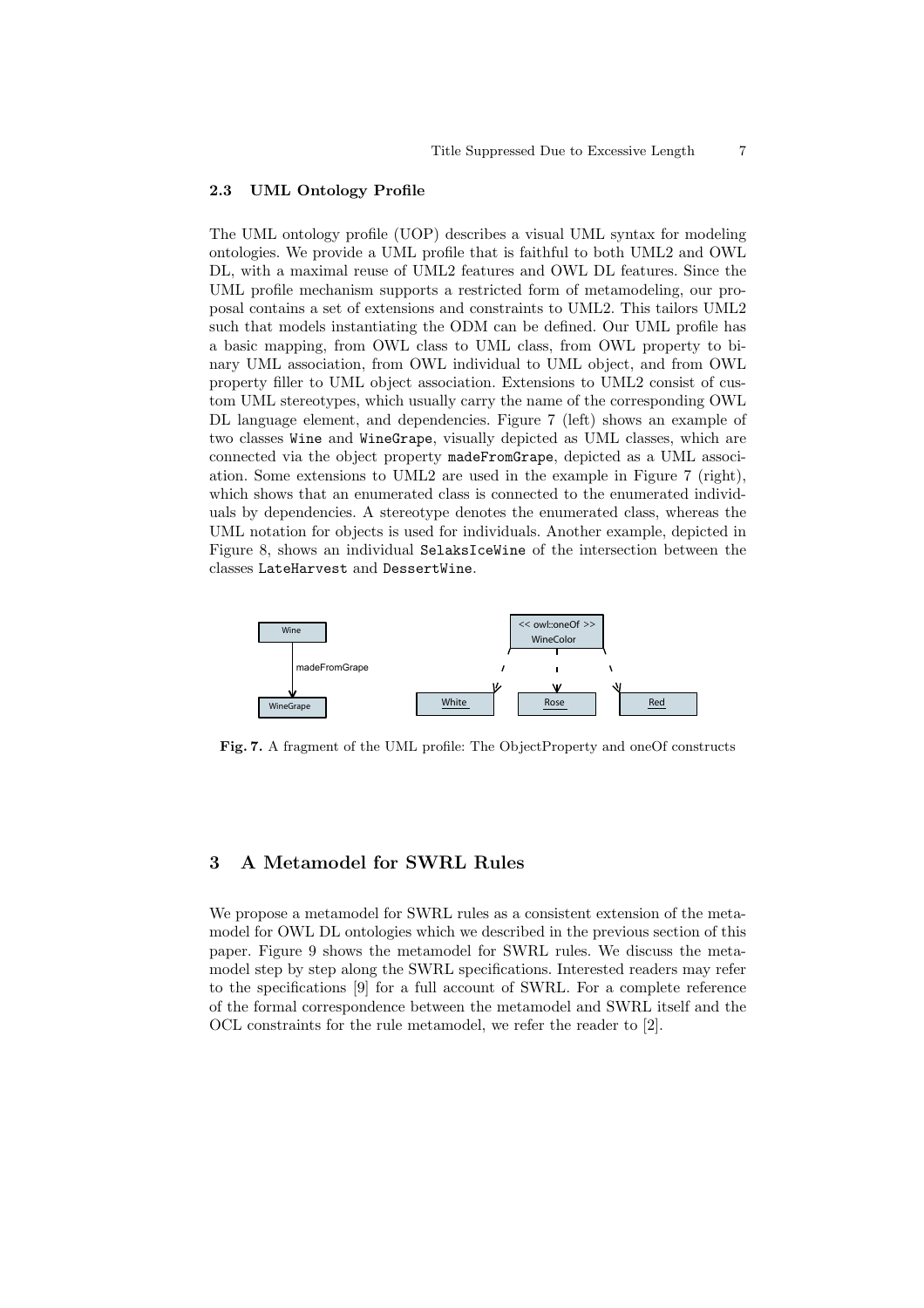

Fig. 8. A fragment of the UML profile: An individual of a complex class description

#### 3.1 Rules

SWRL defines rules as part of an ontology. The SWRL metamodel defines Rule as a subclass of OntologyElement. OntologyElement is defined in the OWL DL metamodel (Figure 3) as an element of an Ontology, via the composition link between NamedElement and Ontology. As can also be seen in Figure 3, the class OntologyElement is a subclass of the class AnnotatableElement, which defines that rules can be annotated. As annotations are modeled in the ODM, a URI reference can be assigned to a rule for identification.

A rule consists of an antecedent and a consequent, also referred to as body and head of the rule, respectively. Both the antecedent and the consequent consist of a set of atoms which can possibly be empty, as depicted by the multiplicity in Figure 9. Informally, a rule says that if all atoms of the antecedent hold, then the consequent holds. An empty antecedent is treated as trivially true, whereas an empty consequent is treated as trivially false.

The same antecedent or consequent can be used in several rules, as indicated in the metamodel by the multiplicity on the association between Rule on the one hand and Antecedent or Consequent on the other hand. Similarly, the multiplicities of the association between Antecedent and Atom and of the association between Consequent and Atom define that an antecedent and a consequent can hold zero or more atoms. The multiplicity in the other direction defines that the same atom can appear in several antecedents or consequents. According to the SWRL specifications, every Variable that occurs in the Consequent of a rule must occur in the Antecedent of that rule, a condition referred to as "safety".

#### 3.2 Atoms, Terms and Predicate symbols

The atoms of the antecedent and the consequent consist of predicate symbols and terms. According to SWRL, they can have different forms:

–  $C(x)$ , where C is an OWL description and x an individual variable or an OWL individual, or  $C$  is an OWL data range and  $x$  either a data variable or an OWL data value;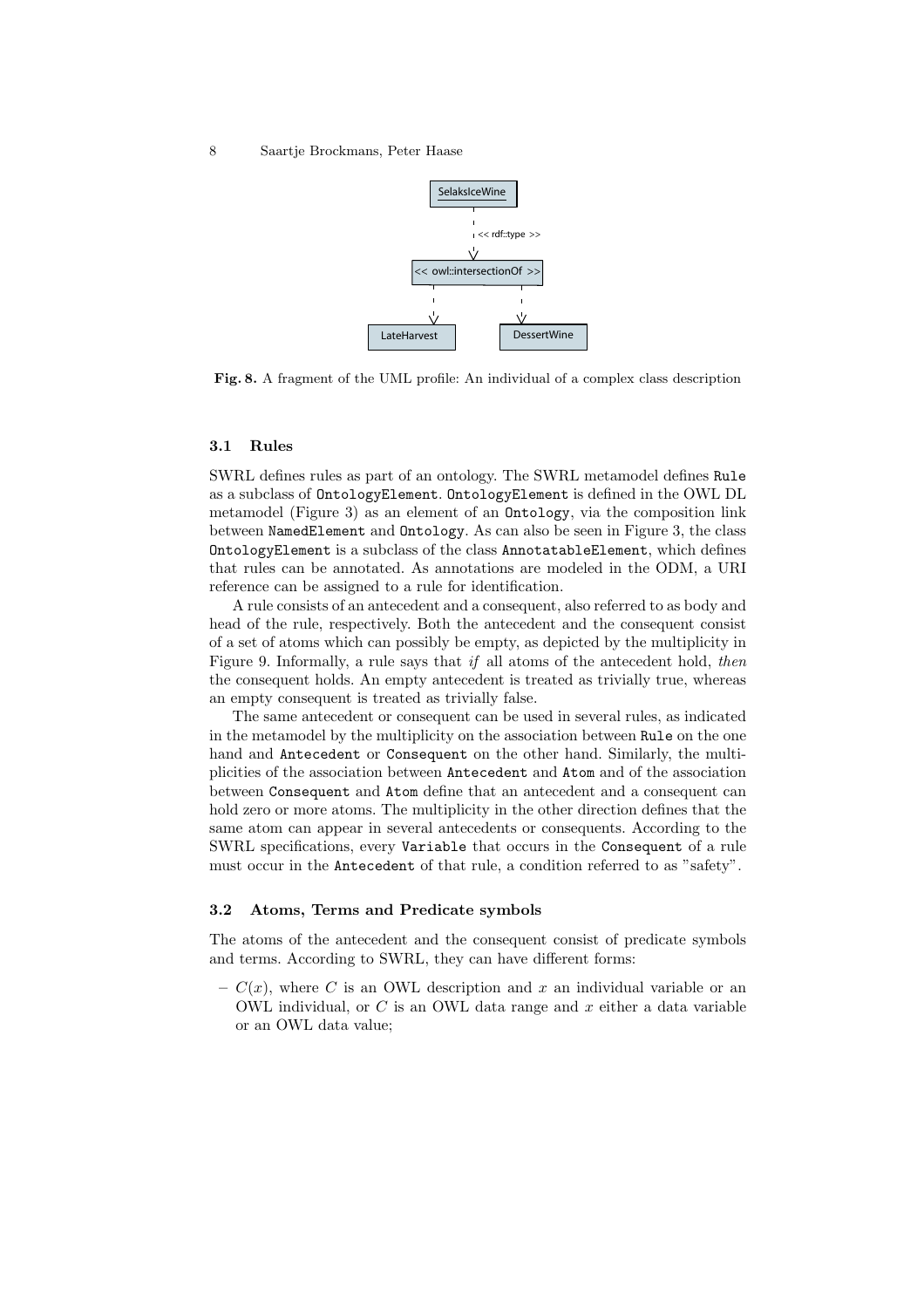- $-P(x, y)$ , where P is an OWL individual valued property and x and y are both either an individual variable or an OWL individual, or P is an OWL data valued property,  $x$  is either an individual variable or an OWL individual and y is either a data variable or an OWL data value;
- same $\text{As}(x, y)$ , where x and y are both either an OWL individual or an individual variable;
- different From  $(x, y)$ , where x and y are both either an OWL individual or an individual variable;
- built $\text{In}(r, x, \ldots)$ , where r is a built-in predicate and x is a data variable or OWL data value. A builtIn atom could possibly have more than one variable or OWL data value.



Fig. 9. The Rule Definition Metamodel

The first of these, OWL description, data range and property, were already provided in the ODM, namely as metaclasses Class, DataRange and Property, respectively. As can be seen in Figure 9, the predicates Class, DataRange, Property and BuiltIn are all defined as subclasses of the class PredicateSymbol, which is associated to Atom. The remaining two atom types, sameAs and differentFrom, are represented as specific instances of PredicateSymbol.

To define the order of the atom terms, we put a class TermOrder in between Atom and Term. This UML association class connects atoms with terms and defines the term order via the attribute order.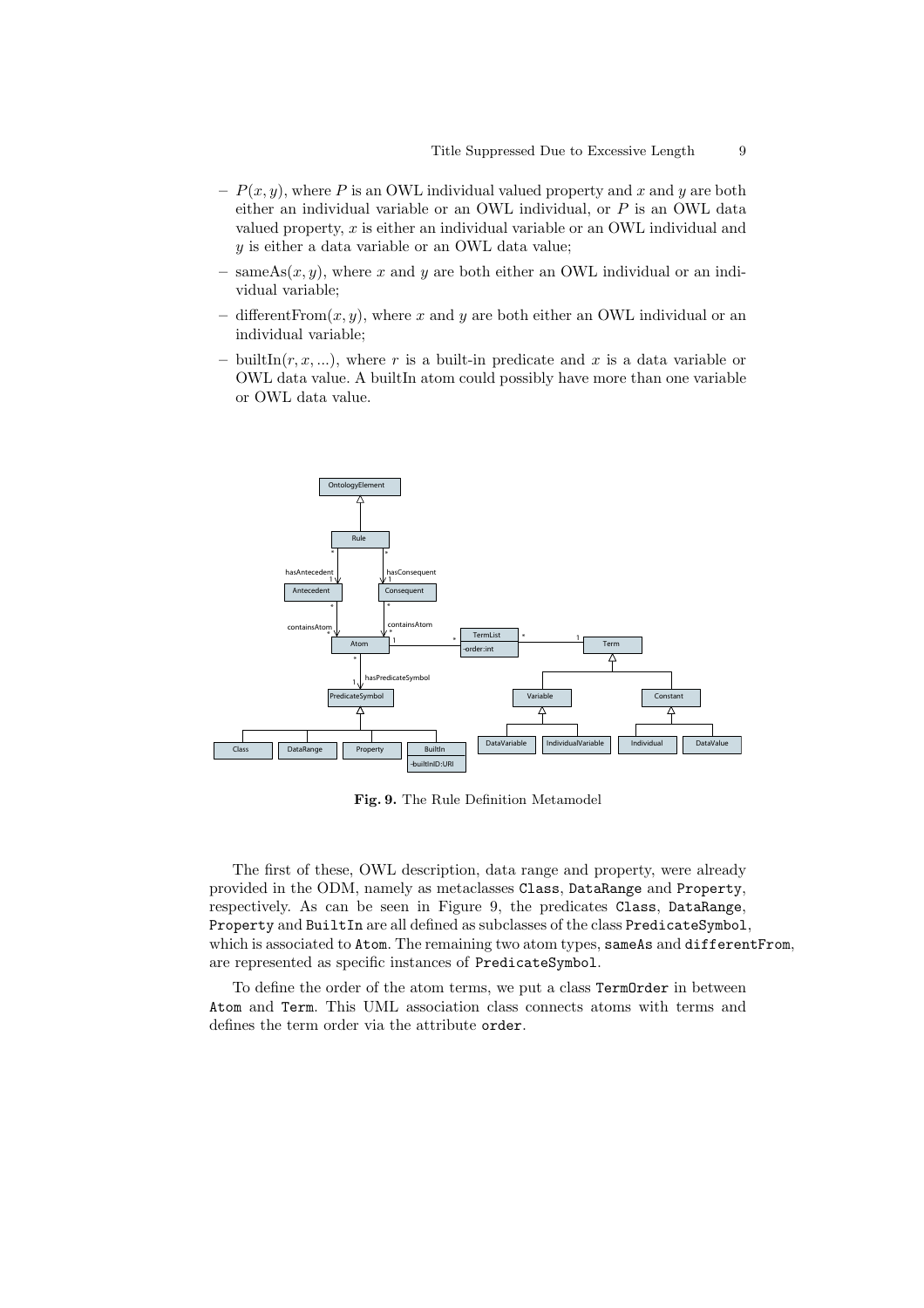# 4 A UML Profile for Rules

UML provides an extension mechanism, the UML profile mechanism, to tailor the language to specific application areas. The definition of such a UML extension is based on the standard UML metamodel. In this section, we propose a UML profile for modeling SWRL rules which is consistent with the design considerations taken for the basic UML Ontology Profile. For a complete reference of the relationship between the UML profile and the metamodel introduced in Section 3, we refer the reader to [2]. Figure 10 shows an example of a rule, which defines that when a vintager does not like the wine made in his winery, he is a bad vintager. We introduce the profile in an order based on the SWRL metamodel introduced in Section 3.



Fig. 10. BadVintager $(x) \leftarrow \text{ownWinery}(x, y) \wedge \text{dislikesWine}(x, z) \wedge \text{hasMaker}(z, y)$ 

#### 4.1 Rules

As can be seen in Figure 10, a rule is depicted by two boxes connected via a dependency with the stereotype rule. All atoms of the antecedent are contained in the box at the origin of the dependency, whereas the box at the end contains the consequent. This way, antecedent and consequent can easily be distinguished, and it also allows to distinguish between the rule atoms and the OWL DL facts which are depicted in similar ways. The left box of our example contains the three variable definitions and the three properties that are defined between these variables. The consequent-box on the right contains the definition of the variable X from which it is known which class it belongs to. We explain the specific design considerations of these concepts in the following subsections.

## 4.2 Terms

Although the existing UOP already comprises a visual syntax for individuals and data values, namely by applying the UML object notation, it does not include a notation for variables since OWL DL ontologies do not contain variables. We decided to depict variables in the UML object notation as well, since a variable can be seen as a partially unknown class instance. We provide a stereotype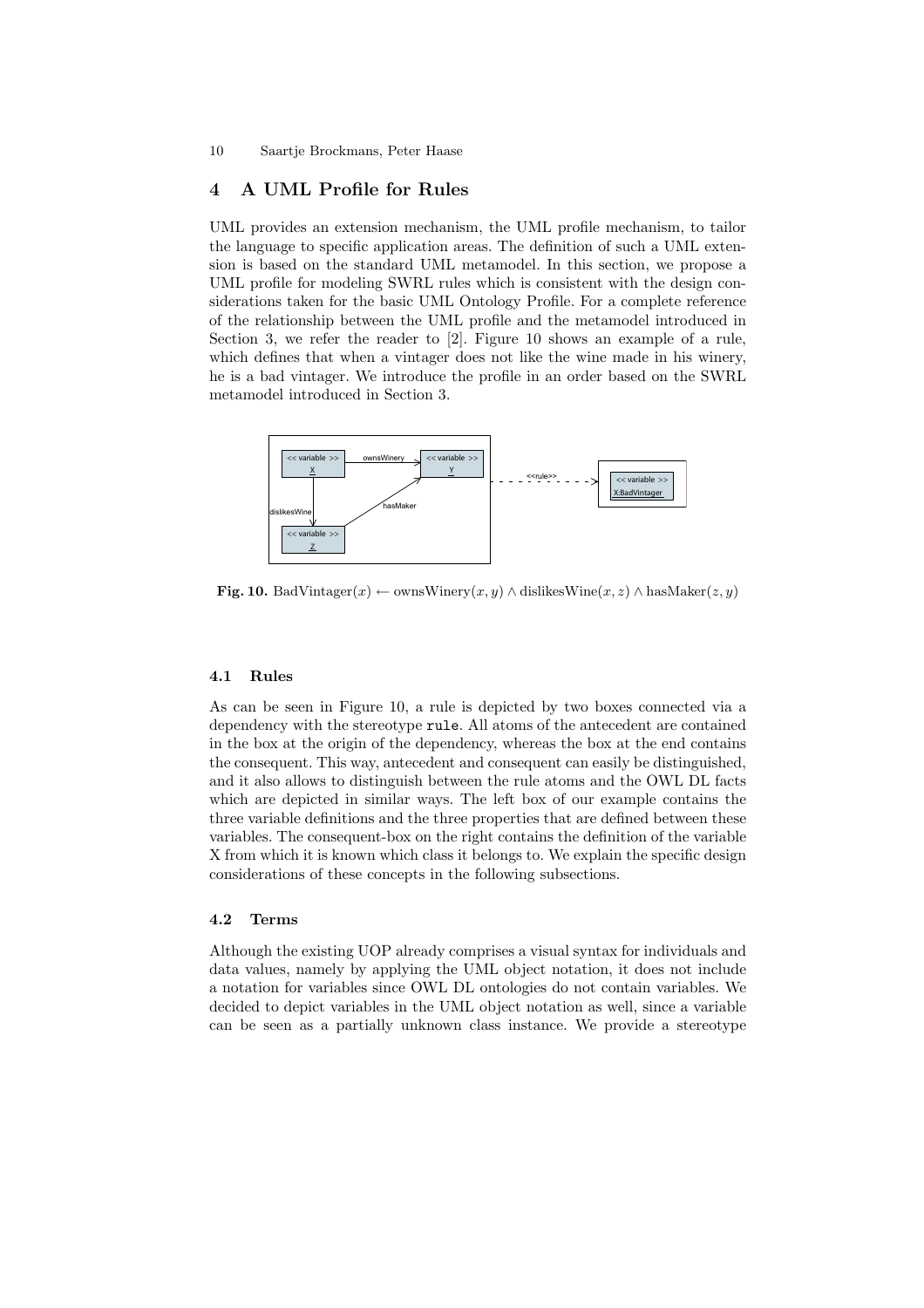variable to distinguish a variable. Figure 11 shows a simple example for a variable, an individual and a data value.



Fig. 11. Terms

#### 4.3 Predicate Symbols in Atoms

Class description and data range. A visual notation for individuals as instances of class descriptions is already provided in the UOP for OWL DL. An atom with a class description and a variable as its term, is illustrated similarly. An appropriate stereotype is added. An example of this can be seen in the consequent in Figure 10. A visual construct for a data range definition using individuals is contained in the UOP for OWL DL as well, namely represented in the same way as class individuals. Data range constructs containing variables are also depicted in a similar fashion.

Properties. Object properties are depicted as directed associations between the two involved elements. A datatype property is pictured as an attribute. These notations were provided for properties of individuals by the UOP for OWL DL, and we follow them to depict properties of variables. The antecedent of the rule in Figure 10 contains three such object properties between variables, ownsWinery, dislikesWine and hasMaker. The other example rule, depicted in Figure 13, contains amongst other things twice the datavalued property yearValue.

sameAs and differentFrom. According to the UOP, equality and inequality between objects are depicted using object relations. Because of the similarity between individuals and variables, as shortly explained in Section 4.2, we propose to use the same visual notation for sameAs and differentFrom relations between two variables or between a variable and an object.

Built-in predicates. For the visual representation of built-in relations, we use usual associations to all participating variables and data values, similar to the owl:AllDifferent concept provided in the basic UOP. To denote the built-in relation, we provide the stereotype built-in together with the specific built-in ID. The names of the associations denote the order of the arguments, by numbers. Figure 12 shows an example of a built-in relation swrlb:greaterThan, which is defined to check whether the first involved argument is greater than the second one. For the six most basic built-ins, swrlb:equal, swrlb:notEqual,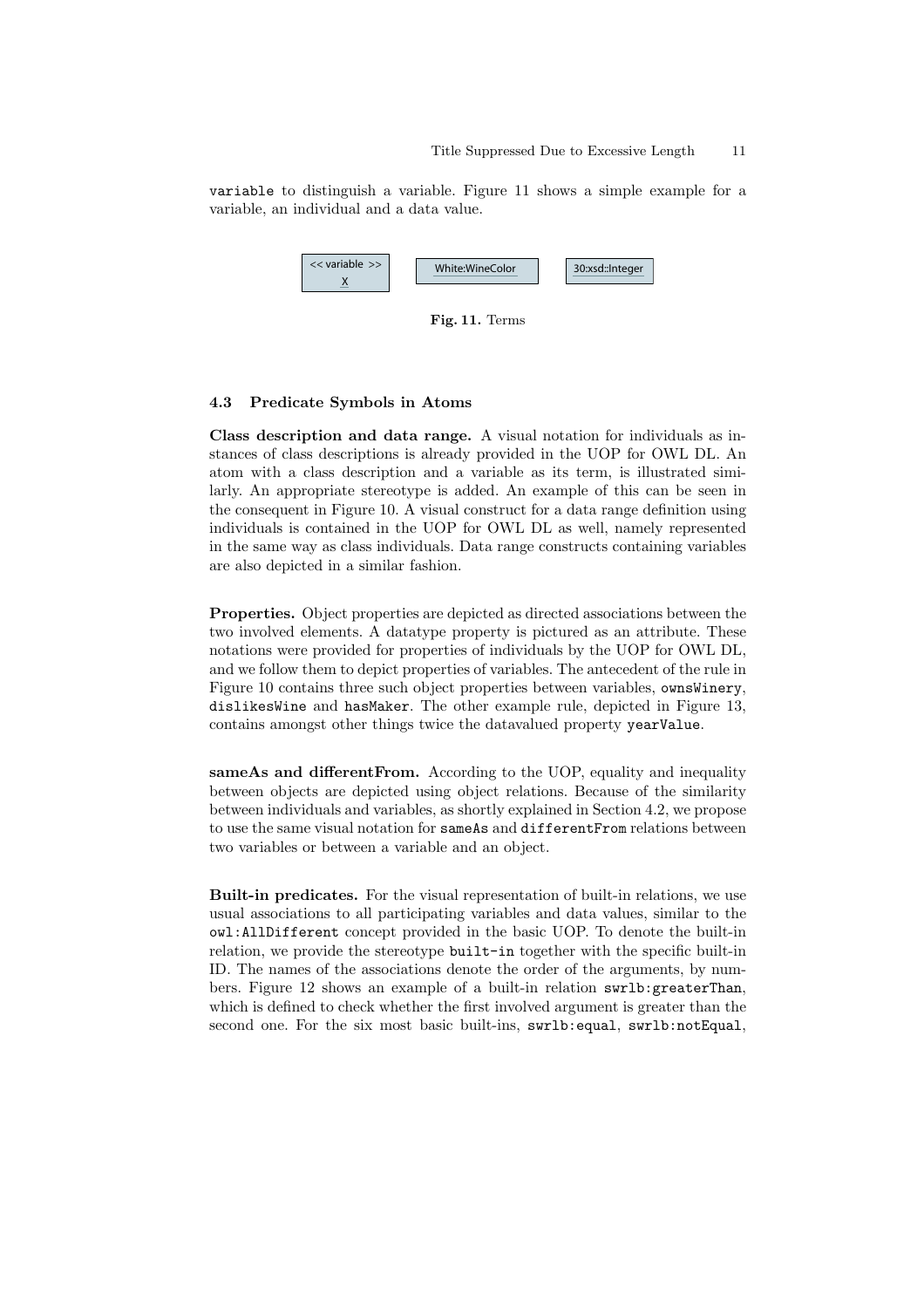

Fig. 12. Built-in predicates

swrlb:lessThan, swrlb:lessThanOrEqual, swrlb:greaterThan and swrlb:greaterThanOrEqual, we provide an alternative notation. Instead of depicting the stereotype and the name of the built-in, an appropriate icon can be used. Figure 13 depicts a rule example using this alternative notation for built-in predicates. This rule states that if the year value of a wine (y) is greater than the year value of another wine  $(x)$ , then the second wine  $(x)$  is older than the first one (y). Next to the built-in predicate, Figure 13 shows six variables with the properties hasVintageYear, yearValue and olderThan.



**Fig. 13.** olderThan $(x, y) \leftarrow$  hasVintageYear $(x, u) \wedge$  hasVintageYear $(y, v) \wedge$ yearValue(u, w) ∧ yearValue(v, z) ∧ swrlb:greaterThan(z, w)

# 5 Related Work

As a response to the original call of the OMG for an Ontology Definition Metamodel [16], the OMG has received a number of diverse proposals (see [3] for a comparison). The various proposals have been merged into one submission [10] that covered several metamodels for RDF, OWL, Common Logic, and Topic Maps, as well as mappings between them. Our proposed metamodel departs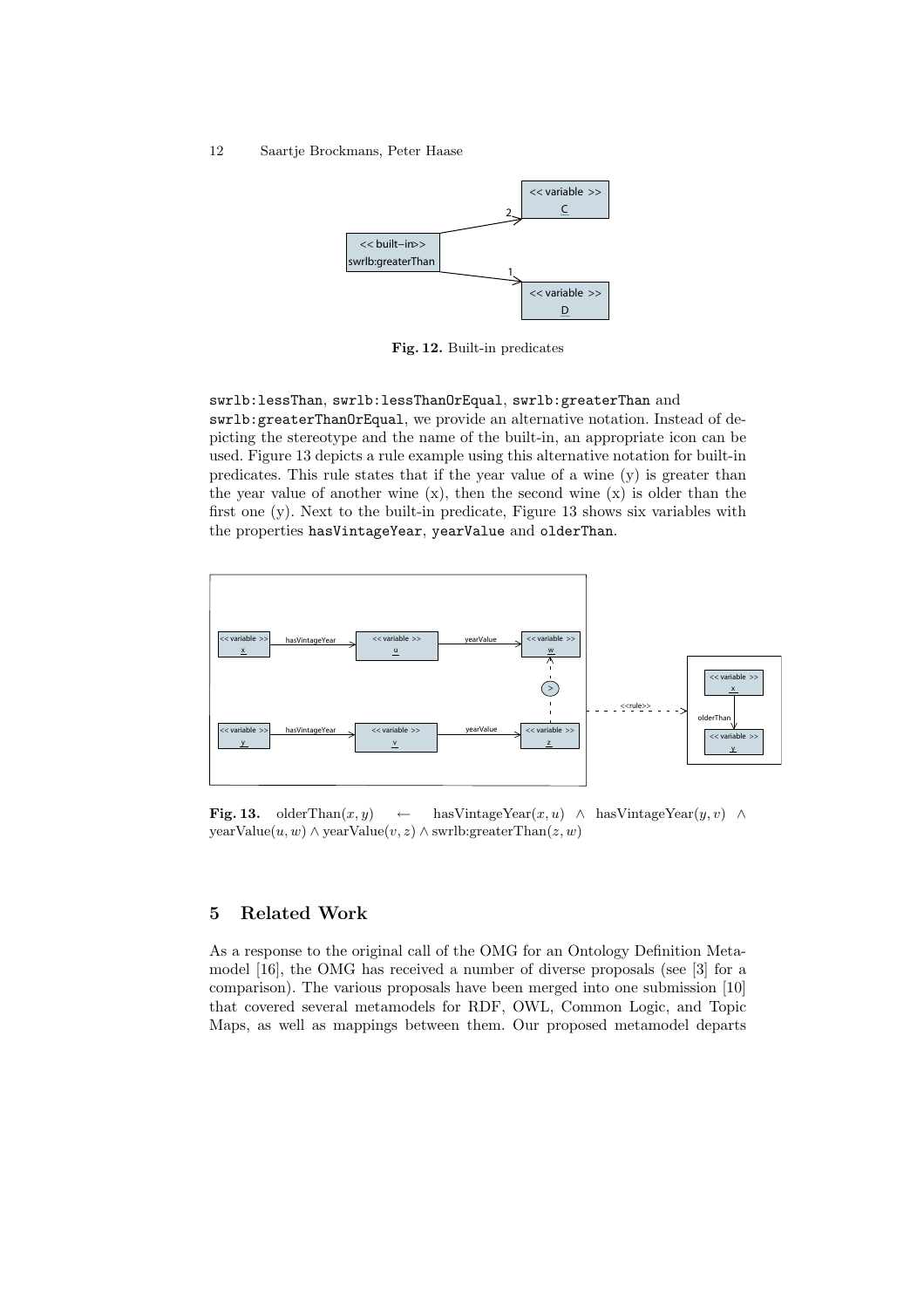from this approach as it strictly focuses on OWL DL and is tailored to its specific features, with the advantage that it has a direct mapping between the metamodel and OWL DL. Also, none of the other OMG proposals so far has considered rule extensions. To the best of our knowledge, our work presents the first MOF-based metamodel and UML profile for an ontology rule language.

DL-safe rules [13] are a decidable subset of SWRL. As every DL-safe rules is also a SWRL rule, DL-safe rules are subsumed by our metamodel. Using additional constraints it can be checked whether a rule is DL-safe. It should be noted that SWRL is not the only rule language which has been proposed for ontologies. Other prominent alternatives for rule languages are mentioned in the W3C Rule Interchange Format Working Group charter [21], namely the Web Rule Language WRL [1] and the rules fragment of the Semantic Web Service Language SWSL [7]. These languages differ in their semantics and consequently also in the way in which they model implicit knowledge for expressive reasoning support. From this perspective, it could be desirable to define different metamodels, each of which is tailored to a specific rules language.

From the perspective of conceptual modeling, however, different rule languages appear to be very similar to each other. This opens up the possibility to reuse the SWRL metamodel defined in this paper by augmenting it with some features to allow for the modeling of language primitives which are not present in SWRL. As a result, one would end up with a common metamodel for different rules languages. An advantage of the latter approach would be a gain in flexibility. Intricate semantic differences between different ontology languages may often be difficult to understand for the practitioner, and hence it may be desirable to provide simplified modeling support in many cases. A common visual modeling language would for example allow a domain expert to model a domain independent of a concrete logical language, while an ontology engineer could decide on the language paradigm most suitable for the application domain.

As a complementary approach to using visual modeling techniques for writing rules, [22] discusses a proposal to use (controlled) natural language.

# 6 Conclusion

We have presented a MOF metamodel for the Semantic Web Rule Language SWRL. This metamodel tightly integrates with our previous metamodel for OWL DL. The validity of instances of this metamodel is ensured through OCL constraints. We also provided a UML profile for this metamodel. It employs the extensibility features of UML2 to allow a visual notation for the modeling of rule-extended ontologies which is particularly adequate for users familiar with UML.

Future work may include the modeling of other logics-based rule languages. The outcome of the W3C working group to establish a Rule Interchange Format is currently open. It is likely that several rule languages will need to co-exist, which will require techniques for rule language interoperability. Here, the model driven approaches of MOF might provide useful techniques to achieve such in-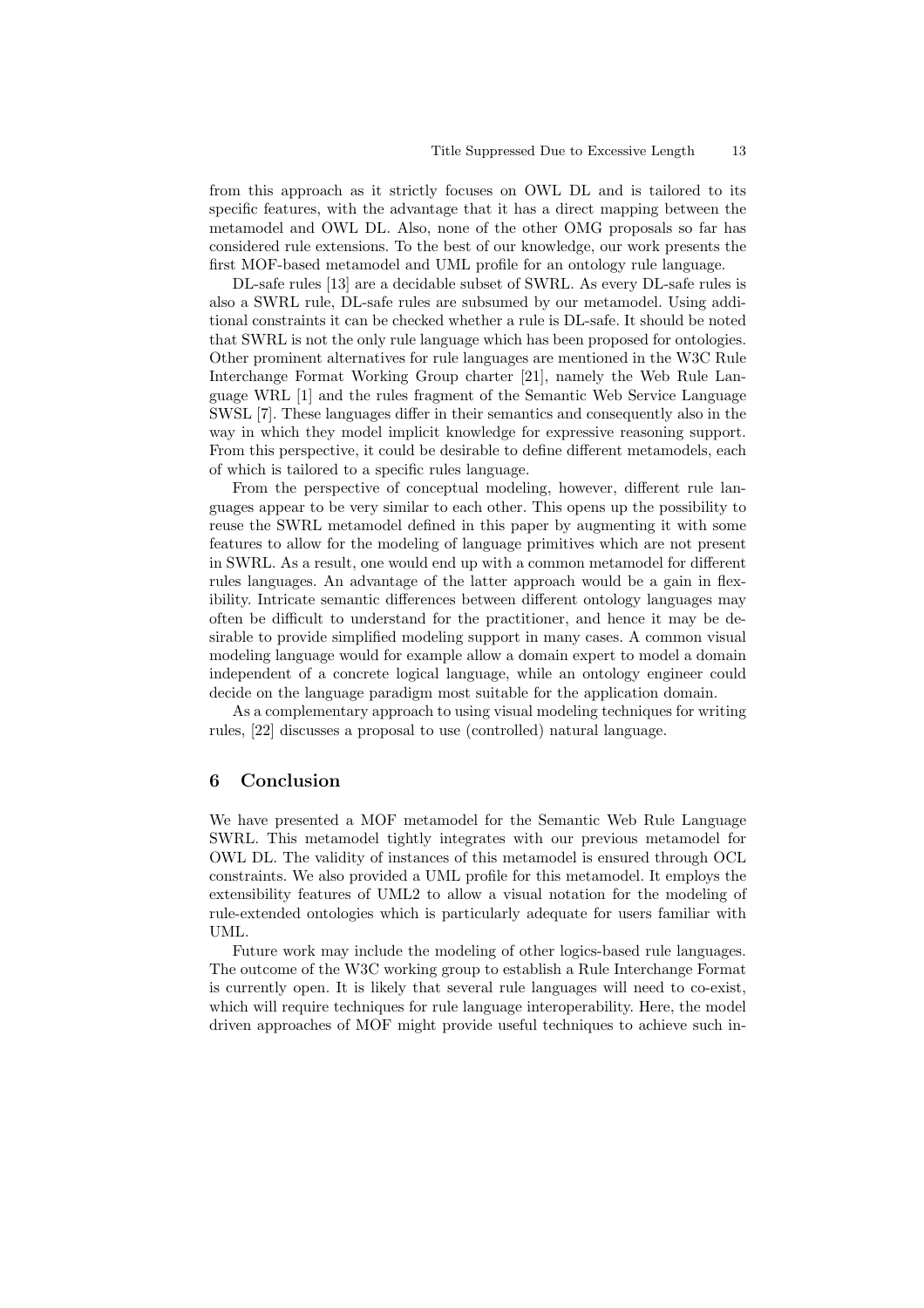teroperability, for example based on the Query View and Transformation (QVT, [15]) framework, which allows the definition and automated execution of mappings between MOF-based metamodels.

#### Acknowledgements

Research for this paper has been partially funded by the EU under the projects SEKT (IST-2003-506826) and NeOn (IST-2005-027595), by the German Federal Ministry of Education and Research (BMBF) under the SmartWeb project (01 IMD01 A) and by the German Research Foundation (DFG) under the Graduate School IME – Universität Karlsruhe (TH).

# References

- 1. J. Angele, H. Boley, J. de Bruijn, D. Fensel, P. Hitzler, M. Kifer, R. Krummenacher, H. Lausen, A. Polleres, and R. Studer. Web Rule Language (WRL). World Wide Web Consortium, September 2005. W3C Member Submission, http://www.w3.org/Submission/WRL/.
- 2. S. Brockmans and P. Haase. A Metamodel and UML Profile for Rule-extended OWL DL Ontologies -A Complete Reference. Technical report, Universität Karlsruhe, March 2006. http://www.aifb.uni-karlsruhe.de/WBS/sbr/publications/owlmetamodeling.pdf.
- 3. S. Brockmans, R. Volz, A. Eberhart, and P. Loeffler. Visual Modeling of OWL DL Ontologies using UML. In F. van Harmelen, S. A. McIlraith, and D. Plexousakis, editors, The Semantic Web – ISWC 2004, pages 198–213. Springer-Verlag, 2004.
- 4. P. P. Chen. The entity-relationship model toward a unified view of data. ACM Transactions on Database Systems, 1(1):9–36, 1976.
- 5. M. Fowler. UML Distilled. Addison-Wesley, third edition, 2004.
- 6. B. R. Gaines. An Interactive Visual Language for Term Subsumption Languages. In J. Mylopoulos and R. Reiter, editors, Proc. of 12th Int. Joint Conf. on Art. Int., pages 817–823, Sydney, Australia, August 1991. Morgan Kaufmann.
- 7. B. Grosof, M. Kifer, and D. L. Martin. Rules in the Semantic Web Services Language (SWSL): An overview for standardization directions. In *Proceedings* of the W3C Workshop on Rule Languages for Interoperability, 27-28 April 2005, Washington, DC, USA, 2005.
- 8. L. Hart, P. Emery, B. Colomb, K. Raymond, S. Taraporewalla, D. Chang, Y. Ye, and M. D. Elisa Kendall. OWL full and UML 2.0 compared, March 2004. http://www.itee.uq.edu.au/∼colomb/Papers/UML-OWLont04.03.01.pdf.
- 9. I. Horrocks, P. F. Patel-Schneider, H. Boley, S. Tabet, B. Grosof, and M. Dean. SWRL: A Semantic Web Rule Language Combining OWL and RuleML. World Wide Web Consortium, May 2004. W3C Member Submission, http://www.w3.org/Submission/2004/SUBM-SWRL-20040521/.
- 10. IBM, Sandpiper Software. Ontology Definition Metamodel, Fourth Revised Submission to OMG, November 2005.
- 11. ISO/IEC. Topic Maps: Information Technology Document Description and Markup Languages. ISO/IEC 13250, http://www.y12.doe.gov/sgml/sc34/document/0129.pdf, December 1999.